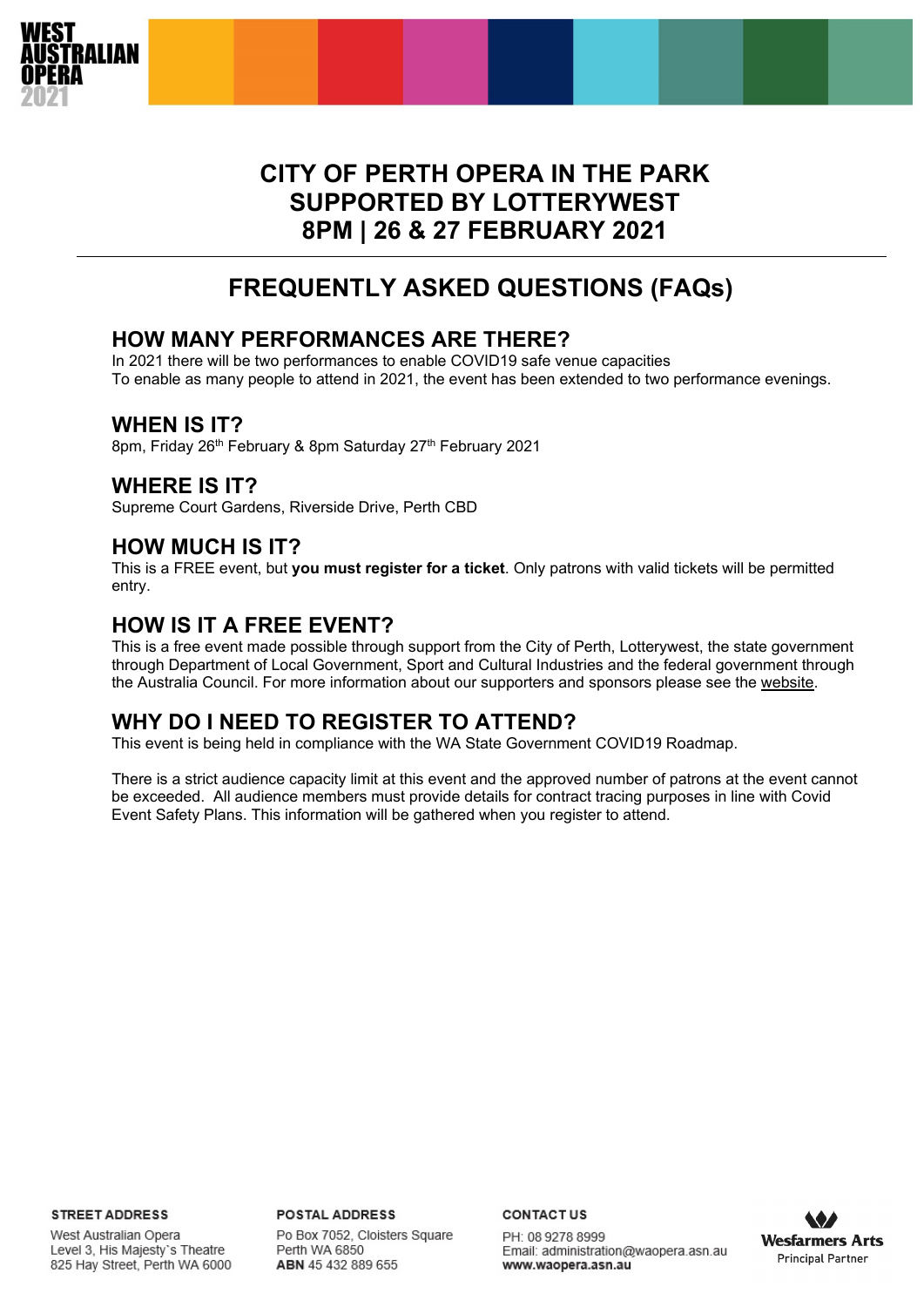

## **HOW DO I REGISTER TO ATTEND?**

You can register online:

- **West Australian Opera website** <https://www.waopera.asn.au/>
- **Perth Festival website** <https://www.perthfestival.com.au/>

You can register in person:

**Perth Theatre Trust Box Offices** located at His Majesty's Theatre, Subiaco Arts Centre, State Theatre Centre

You can register by phone:

• **Perth Theatre Trust Call Centre** 08 6212 9292

## **DO I NEED TO PRINT MY TICKET TO BRING WITH ME?**

- If you have selected to receive an e-ticket, you do not need to print your ticket but you do need to bring a device (such as you mobile phone) with your e-ticket on it so we can scan you in
- If you have chosen to receive a printed ticket or to print yourself, please bring this ticket with you and ensure the barcode is visible. All tickets will be scanned in entry.
- To comply with the COVID19 safe event plan there is a *'No ticket, no entry'* policy

## **CAN YOU TELL ME ABOUT THE EVENT?**

## **What is happening at the event?**

CITY OF PERTH OPERA IN THE PARK SUPPORTED BY LOTTERYWEST is a free seated concert event held in the idyllic Supreme Court Gardens presented by West Australian Opera.

In 2021 Opera in the Park celebrates its 30<sup>th</sup> anniversary. This performance will be a Gala Concert of operatic hits, featuring well known opera excerpts and the best of music theatre too.

The concert will feature Western Australian artists, the West Australian Opera Chorus and the West Australian Symphony Orchestra and is part of the 2021 Perth Festival.

## **Which singers are performing?**

Details will be available at [www.waopera.asn.au](http://www.waopera.asn.au/)

## **Is there a program online?**

Details will be available at [www.waopera.asn.au](http://www.waopera.asn.au/) closer to the event date There are no printed programs

## **What time does the performance start?**

The performance starts at 8pm

## **What time can I arrive?**

Gates will open at 5.30pm.

## **What time does the performance finish?**

The performance finishes by 10.10pm

## **Will there be an interval?**

Yes, there is one 30-minute interval

## **Is this event family friendly?**

Yes, everyone is welcome to attend, there are no age restrictions and families are welcome

## **Is there a limit on the number of tickets I can book?**

There is a maximum of 10 tickets that can be registered per person

#### **STREET ADDRESS**

West Australian Opera Level 3, His Majesty's Theatre 825 Hay Street, Perth WA 6000

**POSTAL ADDRESS** Po Box 7052, Cloisters Square Perth WA 6850 ABN 45 432 889 655

**CONTACTUS** 

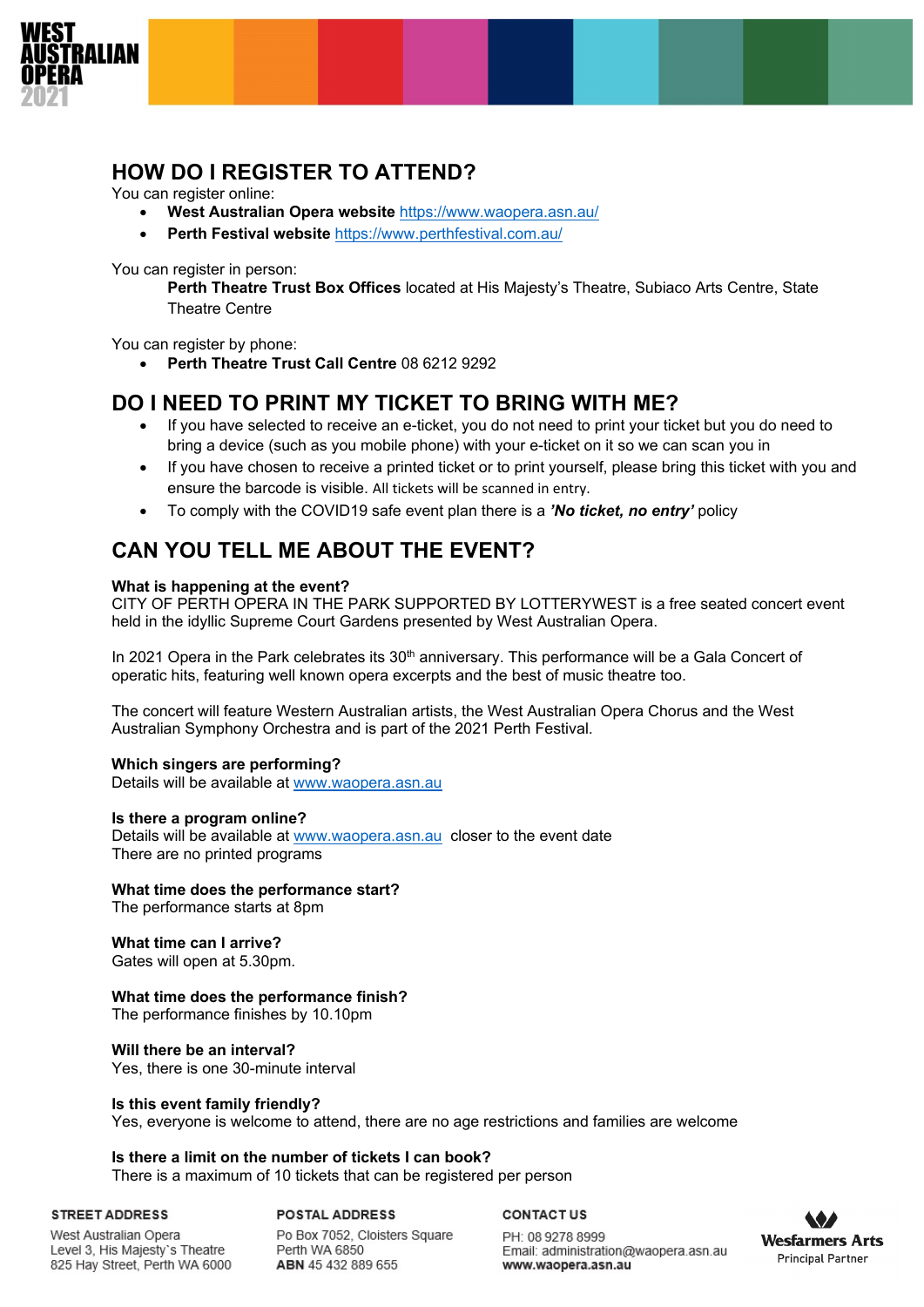

## **What happens if it rains or is windy?**

For the safety of everyone we may need to stop the performance or cancel if it rains or is very windy. We will try our best to persevere although the quality of the sound may be affected. In the very unlikely event that the show is cancelled it cannot be rescheduled to another date.

## **Can I bring my dog?**

As this is a closed ticketed and seated event, dogs are not permitted.

## **Who can I contact for more information on the event?**

Further details will be available at [www.waopera.asn.au](http://www.waopera.asn.au/) Or contact us directly [here](https://www.waopera.asn.au/contact/) or you check out WAO's [Facebook](https://www.facebook.com/waopera/) page

#### **Will more tickets be released?**

This event is operating under COVID19 restrictions. Once the audience capacity has been reached there will be no further tickets released.

## **IS THERE SEATING FOR ME?**

Seating is provided in Blocks A to G Seating is NOT provided in Blocks H to O Please check your tickets for your seating block.

This event is taking place with COVID restriction in place. This includes social distancing measures which require a significant revision of seating plans to keep audiences safe.

- Your tickets will state which block you have been allocated to sit in.
- You will need to stay seated in this area for the duration of the performance
- Please do not move to another section.
- You can leave your seats to buy food or visit the bathroom or during interval
- **Within your allocated block, the seating is General Admission**, meaning you can sit in any chair in this designated block.
- Blocks will be demarcated with signage and front of house staff can assist you find your area.

## **Is there a map of the event I can look at?**

Yes, CITY OF PERTH OPERA IN THE PARK seating map will be available at [waopera.asn.au](http://www.waopera.asn.au/) 

#### **Where can I sit?**

When you register to attend you will be allocated to sit in a 'block' and you can arrive any time from 5.30pm and choose any available seats within your block to sit in. All seating is provided unless you choose the blanket area.

#### **Is there accessible seating?**

Seating is available for Wheelchair patrons. These can be booked via the website or Box offices by selecting the Wheelchair ticket. These seats will be located in Block A4 and Block C

## **Will I still be able to see if seated at the back of the park?**

Yes, there will be large screens setup around the park so everyone will be able to see and hear the performance

#### **Can I move between the different blocks?**

No, you must sit in the block which has been allocated to you and that is stated on your tickets.

#### **STREET ADDRESS**

**POSTAL ADDRESS** 

West Australian Opera Level 3, His Majesty's Theatre 825 Hay Street, Perth WA 6000

Po Box 7052, Cloisters Square Perth WA 6850 ABN 45 432 889 655

**CONTACTUS** 

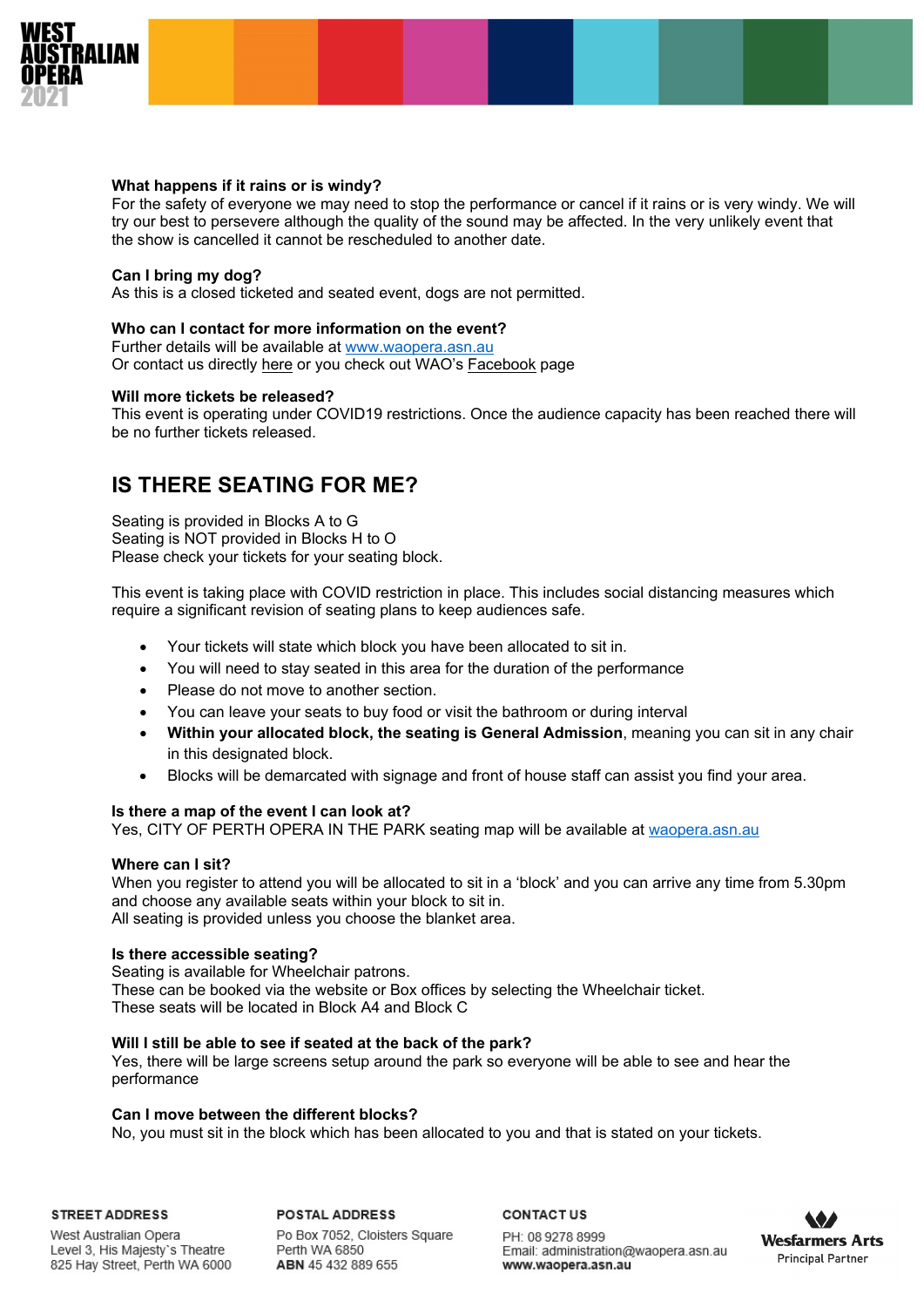

#### **Can I move my seats within the block?**

No, you are not permitted to move your seats. Seats are provided to comply with physical distancing and other COVID19 safety reasons.

### **Can I sit in the aisles?**

No, patrons cannot sit in the aisles.

For safety and access reasons the aisles must be kept clear at all times (for instance if an ambulance needs to enter/exit)

### **Are there any other safety restrictions?**

Open flames and candles are not permitted. Security staff will patrol the areas. Front of House can assist with queries.

#### **Will the event be livestreamed?**

Yes, the concert be live streamed and information is available at [www.waopera.asn.au](http://www.waopera.asn.au/)

#### **Can I turn up and book on the night?**

No, you must reserve a ticket ahead of the event. Once the audience capacity has been reached there will be no further tickets released.

## **TRANSPORT**

#### **How do I get to Supreme Court Gardens?**

Supreme Court Gardens is located on Riverside Drive, Perth. It is near Elizabeth Quay and is accessible by car or a short walk from bus, ferry or train stations. More information can be found on the City of Perth websit[e](https://www.visitperth.com.au/see-and-do/parks-gardens-and-reserves/Venues/supreme-court-gardens) [HERE](https://www.visitperth.com.au/see-and-do/parks-gardens-and-reserves/Venues/supreme-court-gardens)

#### **Where can I park?**

The closest parking is at Terrace Rd Carpark & Perth Concert Hall carpark. We encourage you to allow enough time for traffic and parking. It is recommended that you arrive early.

#### **Are there any road closures?**

There will be a road closure at Governors Ave & Terrace Rd from the intersection with Governors Ave up to, but not including the entrance to Terrace Rd Carpark.

## **Where can I find information about parking?**

Please visit [http://www.cityofperthparking.com.au](http://www.cityofperthparking.com.au/node/732/#eventItem732) For other City of Perth Parking locations call 1300 889 613 or visit [City of Perth Parking.](http://www.perth.wa.gov.au/documentdb/2048)

#### **Where can I find out about public transport?**

For public transport call the Transperth Info Line on 13 62 13 or visit [Transperth](http://www.transperth.wa.gov.au/)

#### **Is there ACROD parking & drop off nearby?**

A drop-off zone and ACROD parking is located on Riverside Drive. ACROD parking can be found at Terrace Road Carpark and Perth Concert Hall. More information [here](http://www.transport.wa.gov.au/mediaFiles/about-us/DOT_M_ACRODoffst.pdf)

#### **Is there a taxi rank nearby?**

A taxi rank is situated at Barrack Street Jetty (across the road from Supreme Court Gardens).

#### **Can I catch a taxi/Uber/Ola/Didi?**

Yes, there is a drop off area on Riverside Drive outside the Supreme Court Gardens.

### **Can I ride my pushbike?**

Yes, but you are responsible for the storage of your bike. No bike rack facilities or bike security will be in place

**STREET ADDRESS** 

**POSTAL ADDRESS** 

Po Box 7052, Cloisters Square West Australian Opera Level 3, His Majesty's Theatre Perth WA 6850 825 Hay Street, Perth WA 6000 ABN 45 432 889 655

**CONTACTUS** 

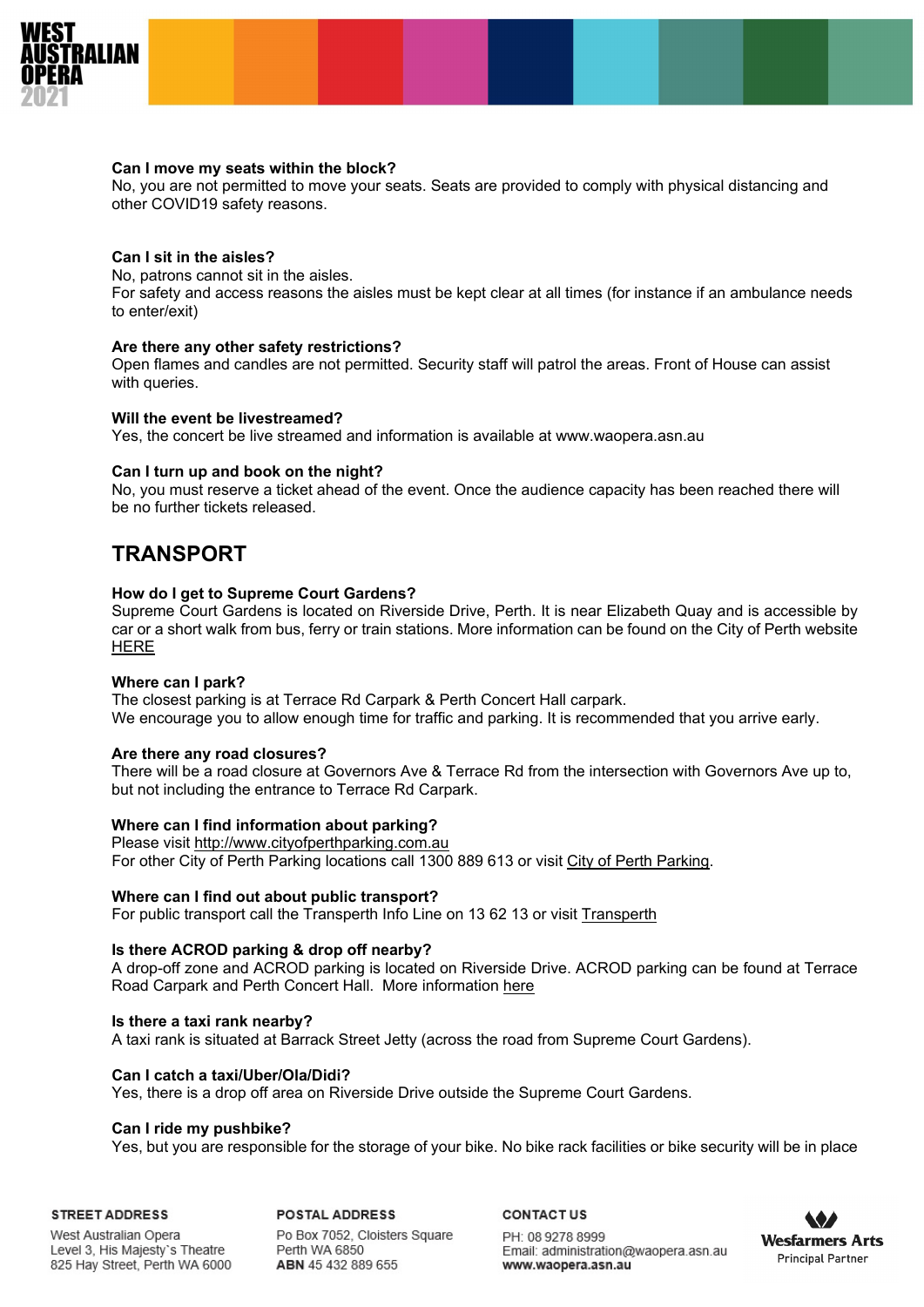

## **WHAT TO BRING**

## **What should I bring?**

- Picnics. Remember you cannot travel on public transport with excessive baggage and you will need to carry your gear whilst walking to your spot.
- Light jacket in case of cooler weather and/or a raincoat or poncho in the event of rain
- Water bottle (there will be a refill station at the park)
- Blanket/ Low chairs Only if you ave booked the blanket area

## **What not to bring:**

- Dangerous or hazardous items
- **Glassware**
- Drones
- **Marquees**
- Chairs if you have booked the seated area

## **Can I bring my own picnic?**

You are welcome to bring your own picnic.

**Can I buy alcohol at the event?** No

## **ONSITE FACILITIES**

**Can I buy food on site?** Yes, food vans will be available

## **Are there ATM facilities onsite?**

No, there are no ATM facilities onsite.

## **Will there be first aid onsite?**

Yes, St John's Ambulance will be onsite

## **What should I do if I have lost a child/friend/family member?**

Should you become separated from your child/friend/family member, please alert Front of House staff in the area.

## **What should I do if I have lost property?**

Please alert Front of House staff in the area. After the event please email [administration@waopera.asn.au](mailto:administration@waopera.asn.au) and we will let you know if anything has been handed in or found.

#### **STREET ADDRESS**

West Australian Opera Level 3, His Majesty's Theatre 825 Hay Street, Perth WA 6000 **POSTAL ADDRESS** Po Box 7052, Cloisters Square Perth WA 6850 ABN 45 432 889 655

#### **CONTACTUS**